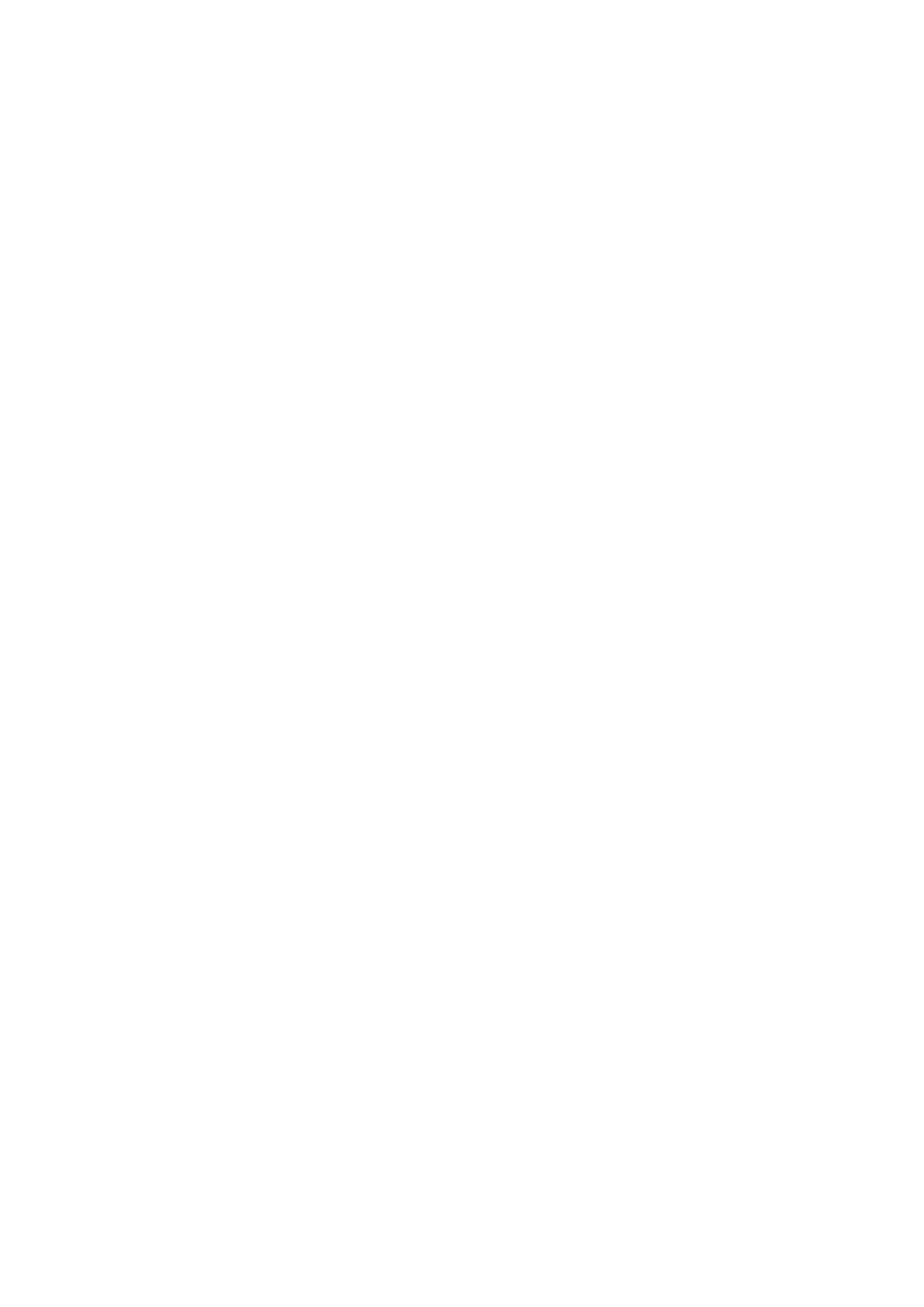right answer. Big questions should be above the level of learners and have no easy direct answers so they stimulate collaborative work that always leads to collective answers and results in deep critical conversations among students [17]. Furthermore, 'a good big question will connect more than one subject area: What is an insect? For instance, does not touch as many different subjects as what would happen to the Earth if all insects disappeared?'. Therefore, the main researcher carefully went through current level four syllabus used in the English Language centre where the study took place. He generated questions that have the qualities of big questions explained above and made sure that those generated questions would serve the purpose of the study. Those big questions were presented to the original SOLE designer for approval. Completing these tasks is part of the planning stage of PAR which comes right after the reconnaissance stage. Some examples of big questions raised are the following:

- How does our gender affect our identity? This question was generated to cover unit one in the listening and speaking book.
- What would happen to the Earth if all primates were extinct? This question was generated to cover unit one in the reading and writing book.
- How would our life be without the discovery of DNA? This question was generated to cover unit two in the reading and writing book.
- What would happen if migration was banned? This question was generated to cover unit four in the listening and speaking book.
- How do you think natural hazards would affect our world in the next thirty years? This question was generated to cover unit four in the reading and writing book.

These are just examples of some of the big questions that were raised during the SOLE sessions in cycle one. After the planning stage which included planning SOLE sessions, the implementation stage of PAR started by conducting SOLE sessions, subsequently the involvement of participants in this study began and they remained involved until the end of cycle two. Each session started by giving students a big question and clarifying any unclear aspects of it for five minutes. Then students were asked to search for around forty minutes and at the end they were given approximately fifteen minutes to present their findings in the SOLE toolkit. During each session, the teacher left students unsupervised for some time as suggested by Mitra [17]. As part of the evaluation stage of PAR, while present in the SOLE, the main researcher took notes of everything happening including notes about participants, events and conversations which are crucial for any PAR research. Participants were also asked to reflect after each lesson on the learning experience in their diaries, semi-structured interviews were conducted with each participant one week before the end of cycle one and two focused group interviews were conducted at the end of cycle one. All these methods were used so that participants and the researchers could reflect immediately on the experience. They are also used, as mentioned above, for the evaluation stage of PAR in order to evaluate the intervention which is SOLEs and make any necessary changes for cycle two.

At the end, the researchers reflected and evaluated the whole experience. Participants' diaries, semistructured interviews, field notes and focus group data throughout cycle one were also analysed as it was an ongoing process. The rich data that were collected helped the researchers to make decisions about changes to be made especially those suggested by participants and stressed a lot in students' diaries, interviews, focus interviews and the researchers' field notes and evaluation; it is very important in PAR to involve participants throughout the research.

# **3.4. Methods**

Four research methods were used to collect data which are semi-structured interviews, focus groups, diaries and the researcher field notes. It is worth mentioning that this is a purely qualitative study so using four methods ensure the trustworthy and authentic of the study as emphasized by Guba and Lincoln [cited in 10] who assert that in order for any qualitative study to be rigorous, it has to be both trustworthy and authentic.

## **3.5. Analysis**

Thematic analysis was used for this study to analyse data stemming from diaries, semi-structured interviews, focus groups and the researcher's field notes. 'Thematic analysis is a method for identifying, analysing and reporting patterns (themes) within data' [20] (p. 79). The thematic analysis approach is very much used and acknowledged in qualitative research studies, it is seen and considered to be an essential foundational analytic tool [20]. The researchers adopted thematic analysis because it is considered essential and effective due to its flexibility that leads to not only rich deep data analysis but also a rigorous one (ibid). Not only that but it is also 'a constructionist method, which examines the ways in which events, realities, meanings, experiences and so on are the effects of a range of discourses operating within society' (ibid, p. 81). Additionally, thematic analysis is also important for qualitative researchers because it helps to theorize participants' experience within the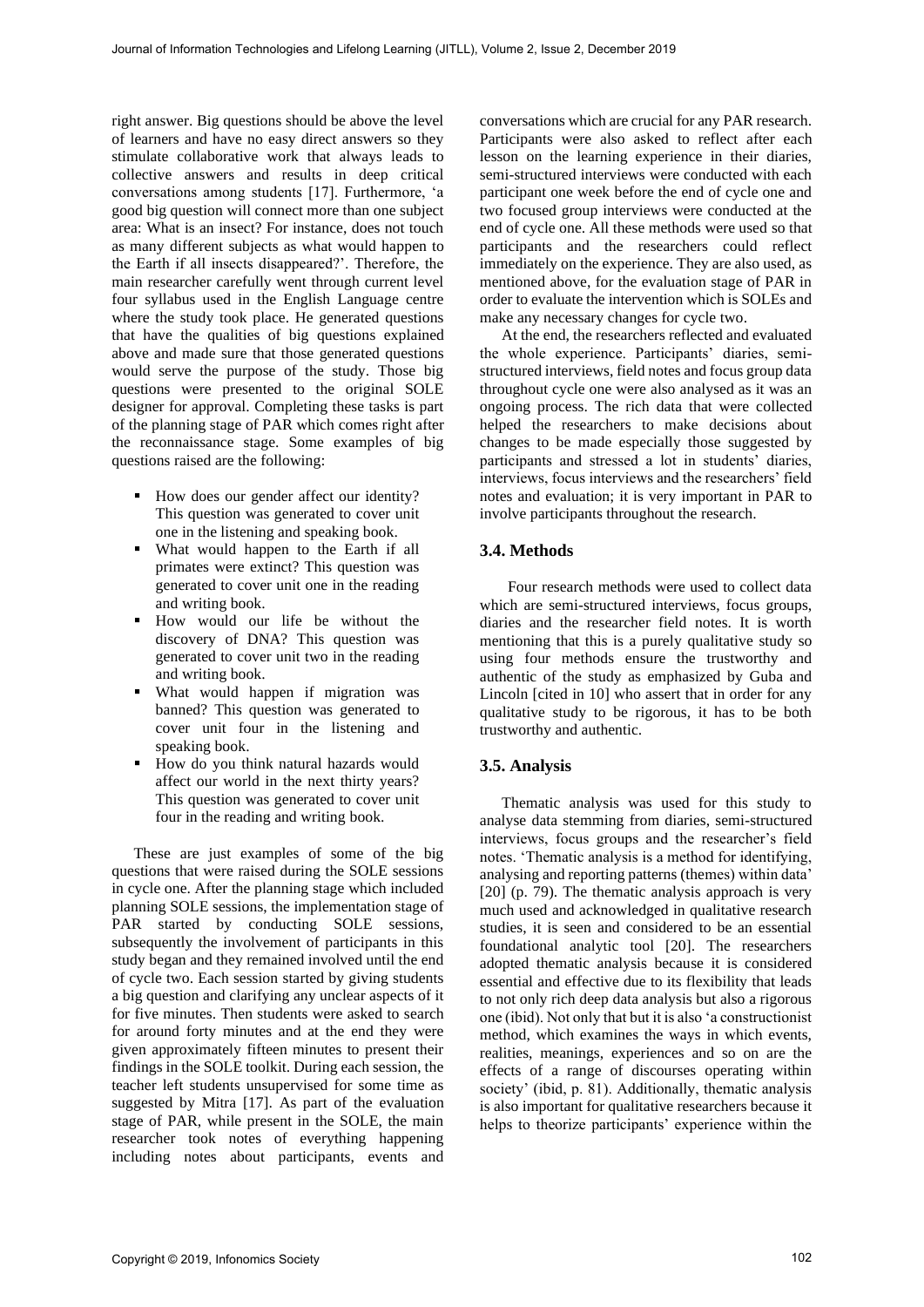studied sociocultural context and not simply focus on their psychologies (ibid).

## **4. Findings**

#### **4.1. Students' autonomy increases**

The findings of this study revealed that students' autonomy increases in SOLEs. This theme was highlighted in the researchers' reflections and was confirmed by the participants. It was observed by the researcher and confirmed by participants that students were happy for the room provided by this environment to choose what to do and how. This environment helped to create autonomous learners. Participants mentioned many tasks that they completed in according with their own decision making. They mentioned that they were also able to express their opinions freely without limitations. The principal researcher noticed that students demonstrated autonomy in many actions in the SOLE environment. They chose which website to surf, how to tackle each task, how to set goals, who to consult and many other autonomy-generated decisions. Testimonies that demonstrate and confirm autonomy are detailed below.

Students highlighted that this environment gives them the room to complete activities the way they like, that is it gives them more freedom to tackle tasks according to their preference:

*We do things that we like and the way we like* (S2, students' interviews).

*This way of learning gave the freedom for students to say their opinions whatever they are* (S4, students' interviews).

*Here students have more room to use their skills. Here students have options. Here students can choose any way to reach the answer* (S20, focus groups).

The field researcher also noticed that SOLEs led to students becoming more autonomous in their learning as they started doing tasks the way they like and according to their own decision making:

*Some students said it is good that we search in any website, it is our choice* (the research field notes).

*Students discussed how to search and do the task according to their preference* (the research field notes).

#### **4.2. The approach in SOLEs motivates students**

Findings also showed that the approach of SOLEs motivates students. SOLEs motivate students to learn and work hard. Thirteen students mentioned that they felt motivated due to the availability of the Internet, social media, the reinforcement they receive, the

uniqueness of SOLEs, the fun within SOLEs and additional reasons as shown in the extracts below:

*This environment has motivated me to learn via the internet and social media. It has given us the motivation to be better in using programs* (S3, students' interviews).

*It Motivates students to like English language. This environment gives motivation for students to improve English skills, improve this language, and acquire new skills. It motivates us* (S10, students' interviews). *This environment motivates us and changed the routine of our education* (S8, focus groups).

*This environment increased my desire to learn because we learn in groups* (S14, focus groups).

*I like searching so I felt motivated by this environment* (S15, focus groups).

*I think this environment motivates students to study hard and to attain high marks* (S4, students' diaries). *Some students in all groups said ''let's work hard let's search in many websites''. This shows that they are very much motivated* (the research field notes).

# **5. Discussion**

#### **5.1. Students' autonomy increases**

The first theme which is students' autonomy increases was highlighted in the researchers' reflections and was confirmed by the participants. The researchers found that SOLEs help students to choose what to do and how, this finding was confirmed by some students, such as S2 who stated that 'we do things that we like and the way we like'. Students in this research made choices in how to answer questions, how to divide roles, how to present their outcomes and how to learn. This environment helped to create autonomous learners which is very important, as Thanasoulas [9] asserts, autonomous learners should take greater responsibility for their learning. Participants mentioned that they have more opportunities in SOLEs to make decisions. S20, for example, held that 'here students have more room to use their skills. Here students have options. Here students can choose any way to obtain the answer'. Giving students the opportunity to carry out some tasks according to their preferences is very important, this is in accordance with Little [8] who asserts that learners should be able to make decisions in terms of their own learning and to be able to take independent action that is congruent with their preferences, learning style and strategies. Some students in this study felt for the first time in their lives that they could control their own learning and make decisions during classes. 'Transferring some level of responsibility for learning to students…was in fact exceedingly motivating' [18] (p. 49). It was also emphasised that students felt that they could express their opinions freely without limitations. This is highlighted by S4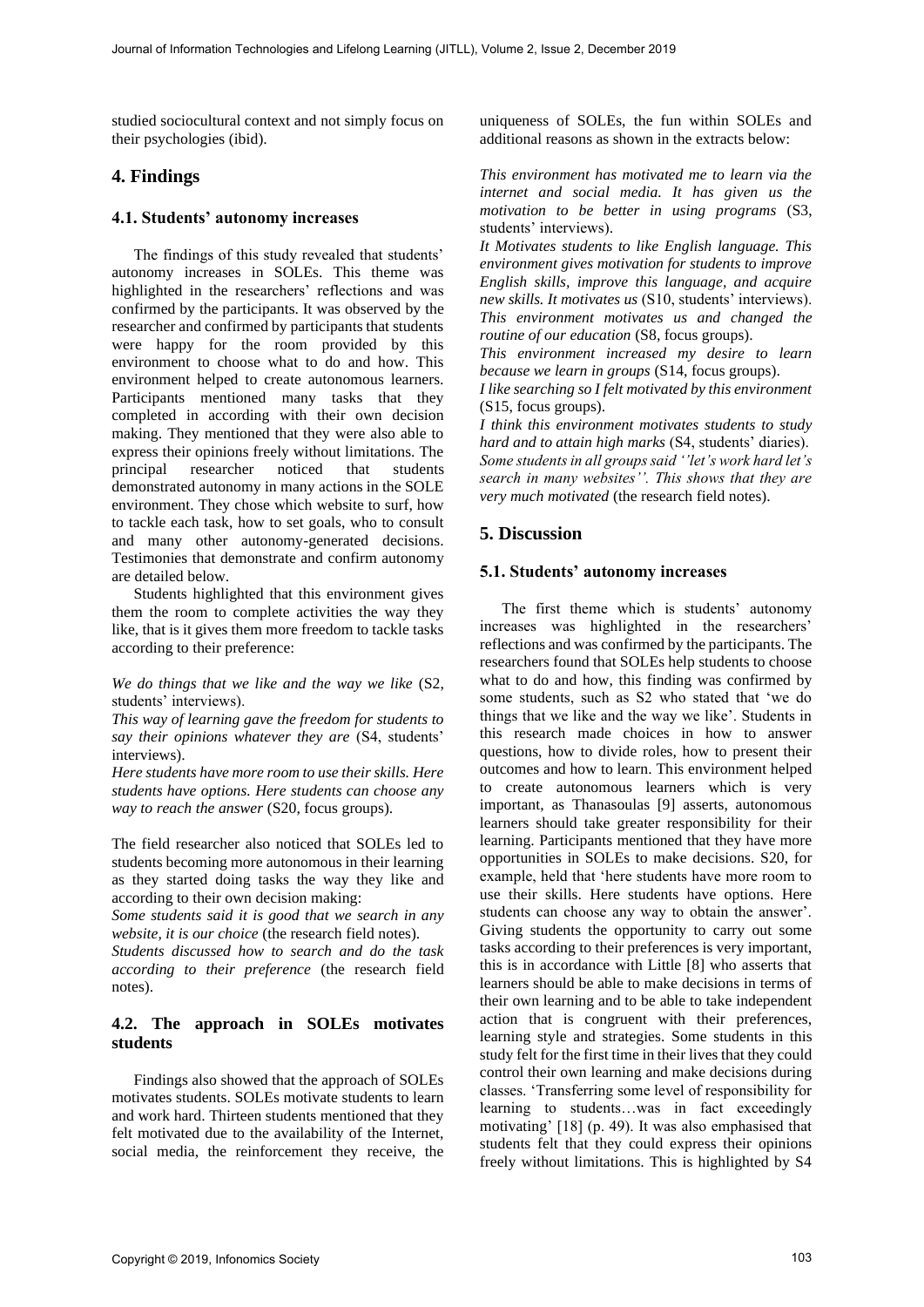who said that 'this way of learning gives students the freedom to state their opinions whatever they are'. This reflected positively on their attitude and emotional state towards learning English as evaluated and confirmed by the researchers. This is in congruence with the assertion by Little [8] (p. 81) that autonomy is linked to 'learner's psychological relation to the process and content of learning'.

The researchers noticed that students were autonomous in many tasks they performed. They chose which website to surf, how to tackle each task, how to set goals, who to consult and many other decisions. The field researcher noted all of these facts in his notes, writing 'some students said it is good that we search any website, it is our choice' and 'students discussed how to search and perform the task according to their preference'. This freedom given to students to choose which strategy to adopt is important, Harmer [15] asserts that students can become autonomous learners when they are able to make decisions on their best learning strategies. One way to help students become autonomous is to provide them with technology [2] and SOLEs provide computers connected to the Internet all the time which, according to this research, significantly assisted in helping to create autonomous learners. Computers formed a main factor that led to autonomy as it is a tool that provides students with a significant amount of freedom. It is their choice which website they surf and which articles and information they research. It is also their choice whether to use PowerPoint or another method to present their findings, all are accepted in SOLEs. Studies on autonomy agree on the importance of fostering learners' autonomy and this is supported by the European Language Portfolio among the objectives of it is "to promote learner autonomy" [7] (p. 3). Benson [2] in his book 'Teaching and Researching Autonomy in Language Learning' provides techniques to create autonomous learners. He believes that learner autonomy can be fostered if students are given independent interaction with learning materials and technology, if the importance of their behavioural changes is stressed and if they are supported by teachers in fostering their autonomy. SOLEs were found to support students in all these ways and, as a result, enhance student autonomy. Interaction with learning materials and technology is high in SOLEs and students' behavioural changes linked to their improvement in terms of personality and knowledge is acknowledged in this environment.

# **5.2. The approach of SOLEs motivates students**

Motivation in the EFL literature is viewed as a core and essential element that can facilitate learning in general and new language learning in specific [12]. Moskovsky et al. [6] also assert that in the language

learning field there is a lack of consensus among scholars on almost all issues except for the importance of motivation. Gardner [12] defines motivation as the love, desire and positive attitude towards acquiring and learning a new language. SOLEs have been found to motivate students to learn and work hard in this study; thirteen students mentioned that they felt motivated for various reasons. Several students felt motivated due to the availability of the Internet and social media, as S3 stated 'this environment has motivated me to learn via the Internet and social media. It has given us the motivation to be better in using programs'. Likewise, S15 stated that 'I like searching so I felt motivated by this environment'. This study stresses that learning environments that meet students' expectations and, most importantly, meet the requirements of their era help to motivate them. Students felt that this environment belonged to them, it is contemporary and suitable for their era. The researchers noticed the impact of SOLEs on students' motivation in many sessions, and noted that 'Some students in all groups said 'let's work hard, let's search many websites'. This indicates a high level of motivation. Additionally, improvement in their use and level of English proved to be motivating factors, as evidenced by S10 'SOLEs motivate students to like English language. This environment provides motivation for students to improve their English skills, improve this language, and acquire new skills. It motivates us'. In the same way, S4 said that 'I think this environment motivates students to study hard and to attain high marks'. Watt [14] argues that there are non-cognitive factors that affect students' motivation including the learning environment. This research confirms that SOLEs as learning environments function well in terms of motivating students. This finding is corroborated by the work of Ellis et al. [5] (p. 9) who found that students 'are being motivated in this process by the freedom to learn which SOLEs offer'. Therefore, students 'exhibited greater motivation' (ibid, p. 10). The teacher who trialled SOLEs in their study also expressed that 'the SOLE method appeared to energise the students' (ibid, p. 10). S8 who felt motivated due to the nature of SOLEs which breaks students' routines stated that 'this environment motivates us and changes the routine of our education'. Many students in this study felt motivated due to the element of enjoyment in SOLEs that is different from all of the routine classes to which they are accustomed. Others felt motivated by the group work which is a main pillar of SOLEs, as S14 stated that 'this environment increased my desire to learn because we learn in groups'. The researchers found that group work leads to confidence and this confidence leads to motivation. It has been found that students' motivation decreases as they mature [16;14]. Therefore, the ability of SOLEs to motivate adults in this study is a significant element of interest for this approach, since it helps to retain motivation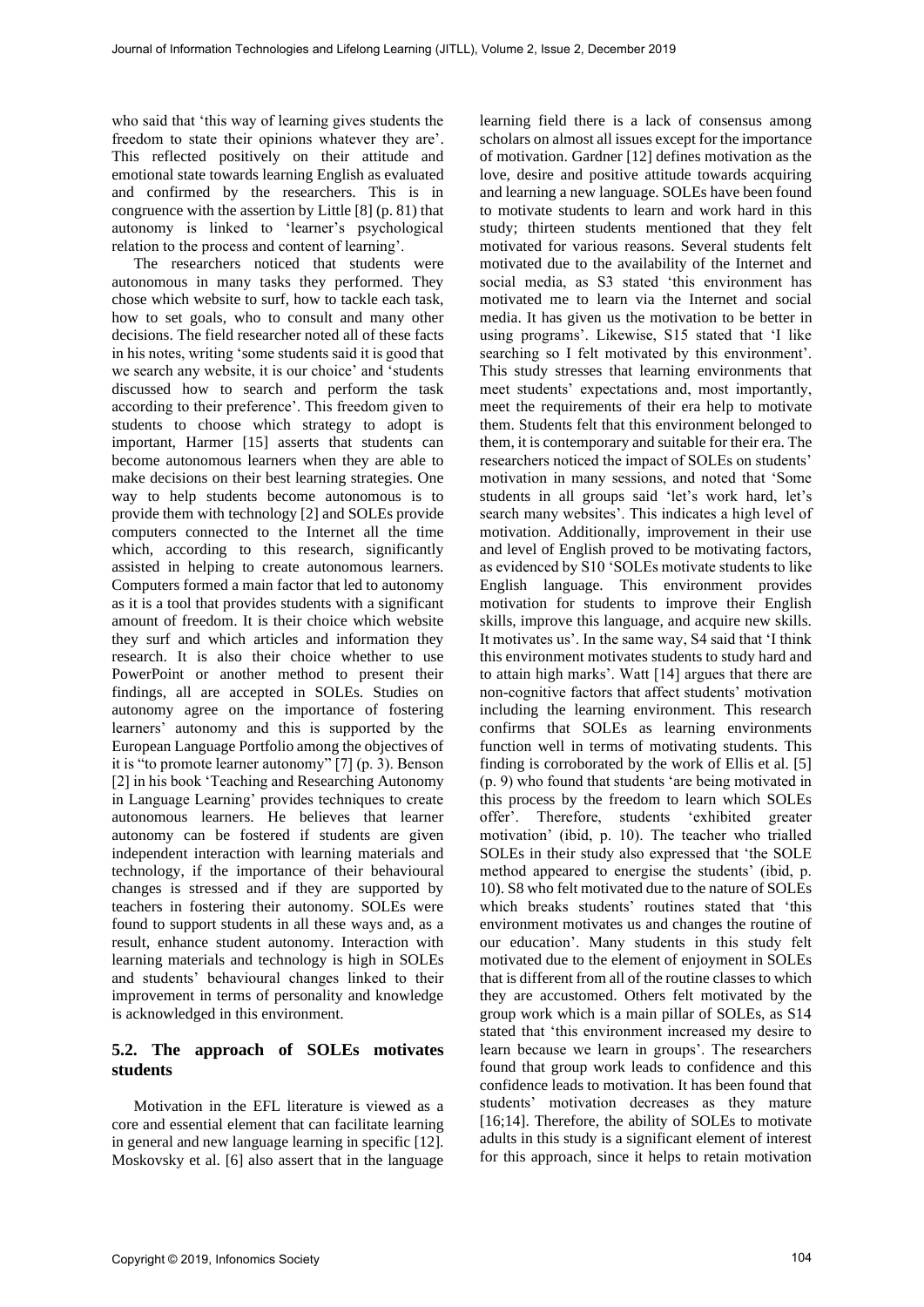and re-motivate older students. This study confirmed the motivational element of SOLEs that was revealed by the previous literature on this learning environment, it was highlighted that initial observation shows that children find SOLEs more interesting and engaging compared to traditional education [17]. Rix and McElwee [18] (p. 40) also found that 'initial enthusiasm…showed a move away from the passivity and apathy'. The validity of the results of this study is ensured as many tools were used, because the researchers explored the change in students' motivation during the period of a complete academic semester and also from different aspects. Moreover, these results highlight the factors that are present in SOLEs and which act as motivational drivers.

## **6. Conclusion**

This paper aimed to explore SOLEs impacts on students. The researchers offered SOLEs as an intervention and then explored students' experiences in learning English using Self-Organized Learning Environments. SOLEs were chosen due to their supposed qualities emphasized by Mitra et al. (2016). They demonstrate that in SOLEs, students gain confidence, become capable, learn information ahead of their age, and enjoy activities.

The SOLE approach was implemented during the foundation year due to the importance of this pedagogical stage as it is the year in which students learn English intensively and prepare for their future specialization the following year. The objective that guided this research: to investigate whether SOLE pedagogy is able to positively influence Omani EFL college students.

This problem was addressed using participatory action research (PAR) because it helps researchers in both generating new knowledge and improving existing practices and situations [10]. Furthermore, action research allows researchers to act while researching by the use of interventions, which in this study were SOLEs. Another advantage of utilizing action research is that it is both participatory and collaborative [10], which means that the thinking, reflection, decisions and planning are all collective. In this study, the results of analyses were achieved after the analysis of collective views, reflections and evaluations by both the researchers and participants. Results revealed that in this study, students' autonomy increases, and approach of SOLEs motivates students. The researchers believe that future studies should

examine SOLEs influence on students' attainment through appropriate mixed methodology studies.

# **7. Acknowledgment**

The authors would like to thank the government of Oman for their sponsorship.

# **8. References**

[1] Al-Mahrooqi, R., and C. Denman, English Education in Oman Current Scenarios and Future Trajectories. Springer, 2018.

[2] Benson, P., Teaching and researching: Autonomy in language learning. Harlow, England: Longman, 2001.

[3] Bryman, A., Social research methods. 3rd ED. New York: Oxford University press, 2008.

[4] Burns, R.B., Introduction to research methods. London: Sage publications, 2000.

[5] C. Ellis, A. Dyer and D. Thompson, (2014) ''Riding tandem: an organic and collaborative approach to research in vocational education and training'', Research in Learning Technology, 22, 2014, pp. 1-12.

[6] C. Moskovsky, F. Alrabai, S. Paolini and S. Ratcheva, 'The effects of teachers' motivational strategies on learners' motivation: A controlled investigation of second language acquisition'', Language Learning, 63(1), 2013, pp. 34-62.

[7] Council of Europe. European Language Portfolio (ELP): principles and guidelines. Strasbourg, France: Council of Europe, Language Policy Division, 2004.

[8] D. Little, ''Autonomy in language learning'', Teaching Modern Languages, 1990, pp. 81-87.

[9] D. Thanasoulas, ''What is learner autonomy and how can it be fostered', The Internet TESL Journal, 6(11), 2000, pp. 37-48.

[10] D. Tripp, "Action research: a methodological introduction'', Educacao e pesquisa, 31(3), 2005, pp. 443- 466.

[11] E.T. Higgins, R. Klein and T. Strauman, ''Self-Concept Discrepancy Theory: A Psychological Model for Distinguishing among Different Aspects of Depression and Anxiety'', Social Cognition, 3 (1), 1985, pp. 51–76.

[12] Gardner, R. C., Motivation and Second Language Acquisition: The Socio-Educational Model. New York: Peter Lang, 2010.

[13] Gilbert, N., Researching social life. 3rd ED. London: Sage, 2008.

[14] H.M. Watt, ''A latent growth curve modeling approach using an accelerated longitudinal design: The ontogeny of boys' and girls' talent perceptions and intrinsic values